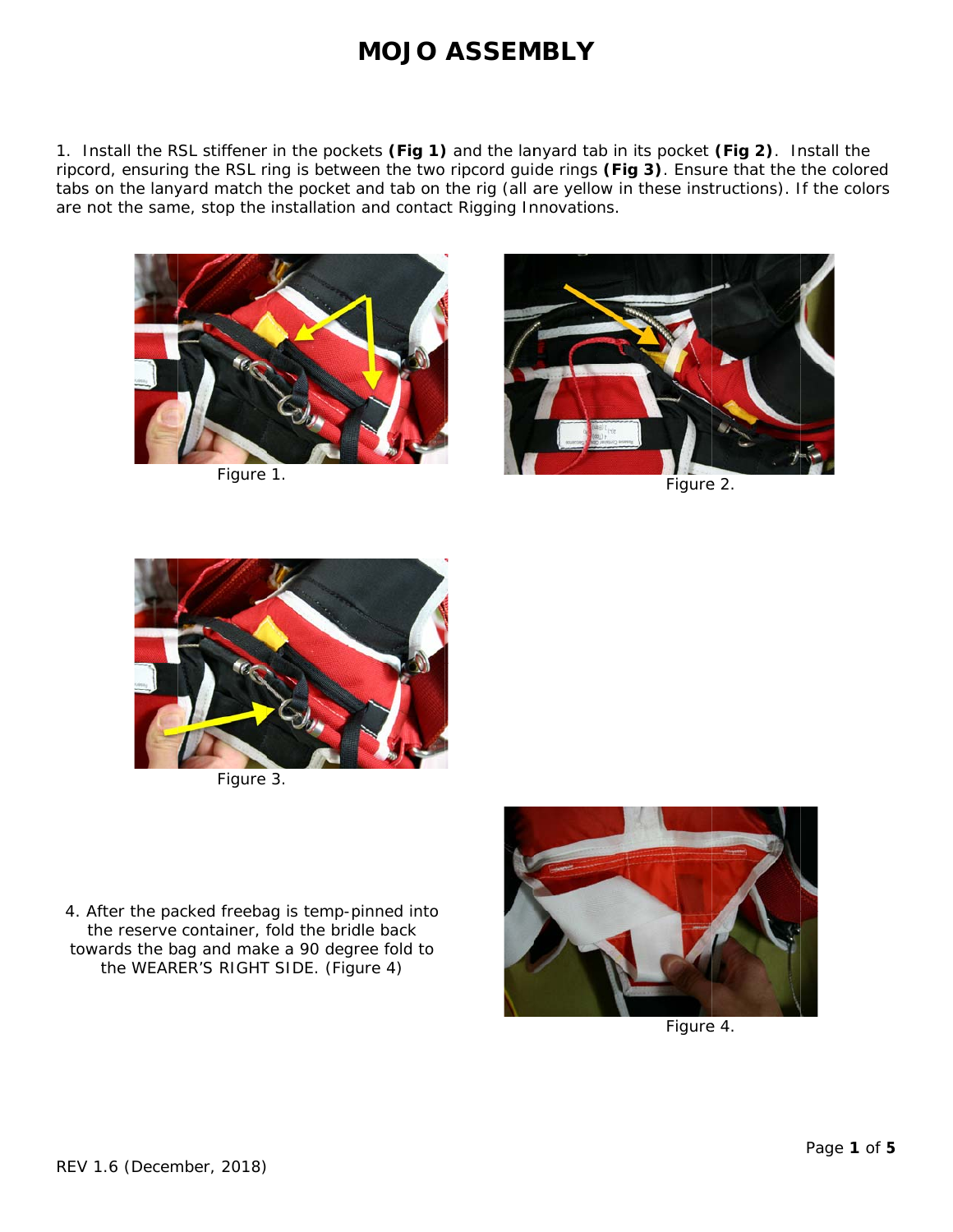5. "S" fold the bridle to the width of the bag yoke until the MOJO release is even with the side of the bag AND FACING UP. (*Figure 5*)



*Figure 5.*



*Figure 6.* 

6. Fold the top section of the yoke back over the bridle stack. (*Figure 6*)

7. Fold the bridle stack and yoke onto the ears of the bag. The MOJO release will be UPSIDE DOWN and aligned with the side of the bag. The MOJO assembly label will be exposed. (*Figure 7*)





*Figure 8.* 

8. "S" fold all but the last 6-12" (150-300mm) of the upper bridle to the length of the MOJO release. (*Figure 8*)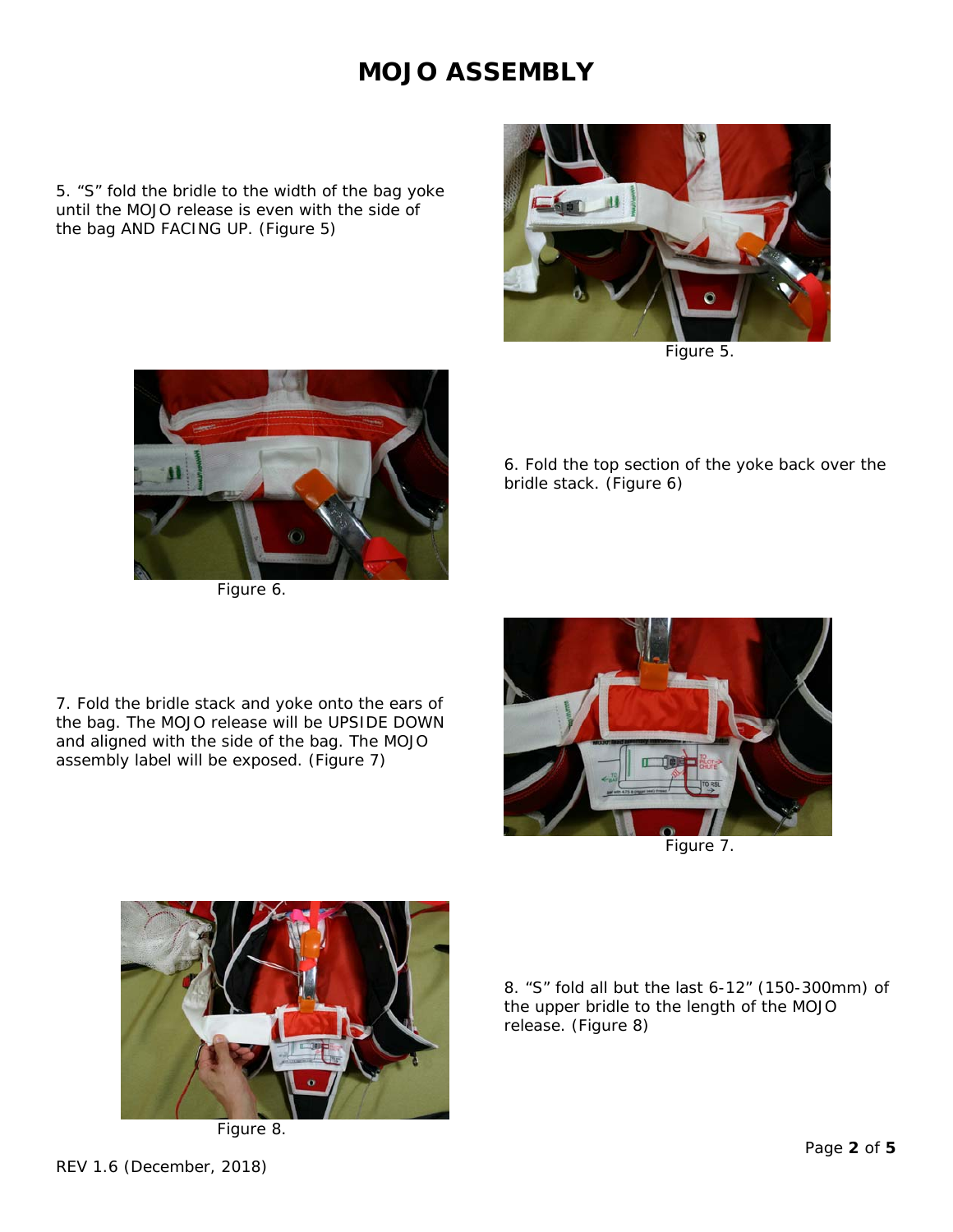9. Flip the bridle stack over so the release is facing UP. (*Figure 9*)



*Figure 9.*



*Figure 10.*

10. Insert 4.75-lb seal thread into the red tacking anchor. (*Figure 10*)

11. Insert the MOJO pin through the loop in the end of the red MOJO RSL lanyard. Push the pin as far as possible into the white pin sleeve.

 Tie the seal thread snugly between the red lanyard and the top of the triangular MOJO base piece.

 Use a standard surgeon's knot and locking knot. (*Figure 11*)



*Figure 11.*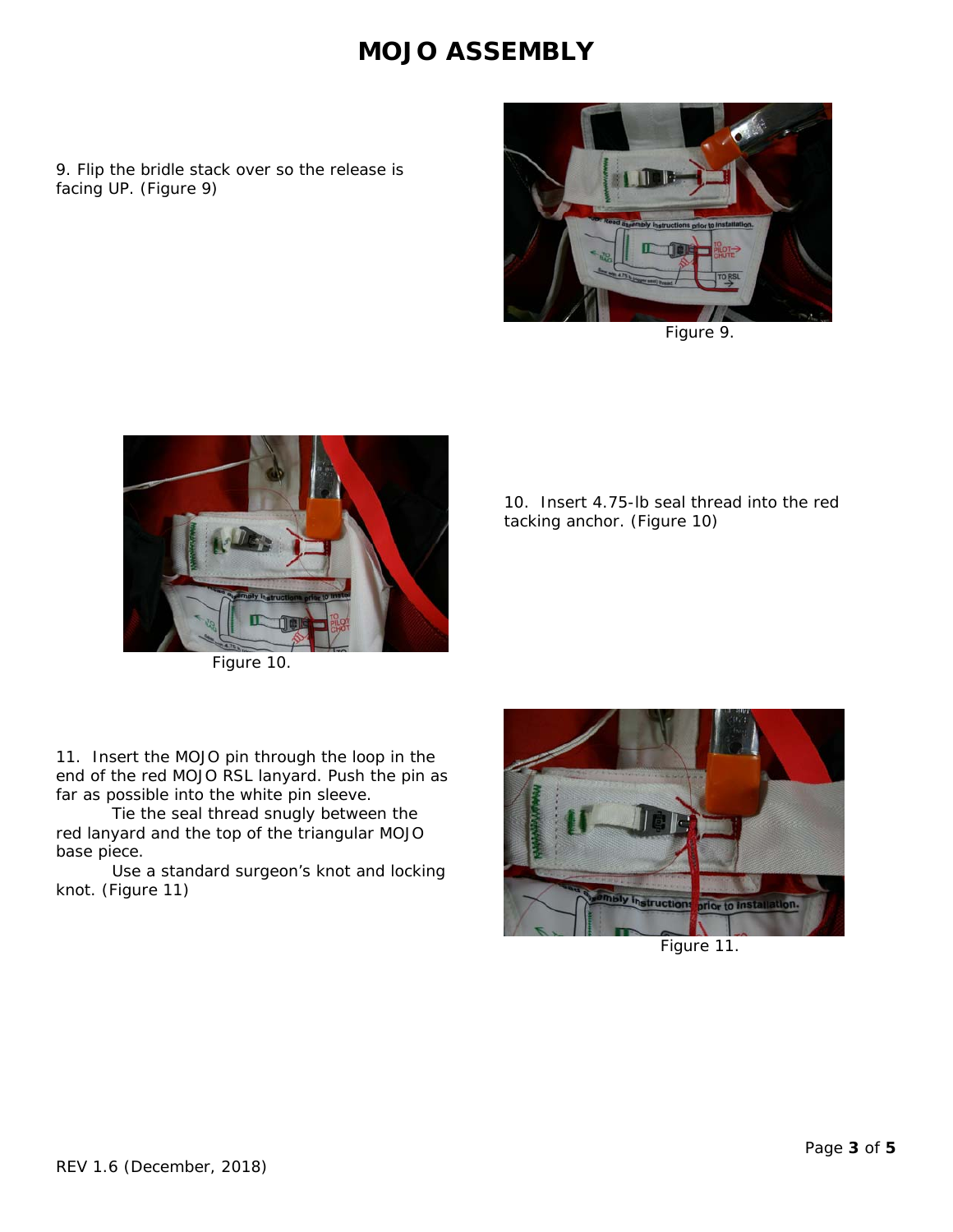

*Figure 12.* 

12. Trim the thread ends, leaving 1" tails. (*Figure 12*)

13. Route the red lanyard out the wearer's left side, then fold the bridle and small flap toward the instruction label. Leave the bridle routed toward the bottom of the container. (*Figure 13*)





*Figure 14.* 

14. Fold the big flap (the flap with the instructions) over the small flap. (*Figure 14*)

15. Tuck the remaining 6-12" (150-300mm) of bridle under the stack so that just the attachment point of the bridle/PC is exposed. Secure with a clamp. (*Figure 15*)



*Figure 15.*